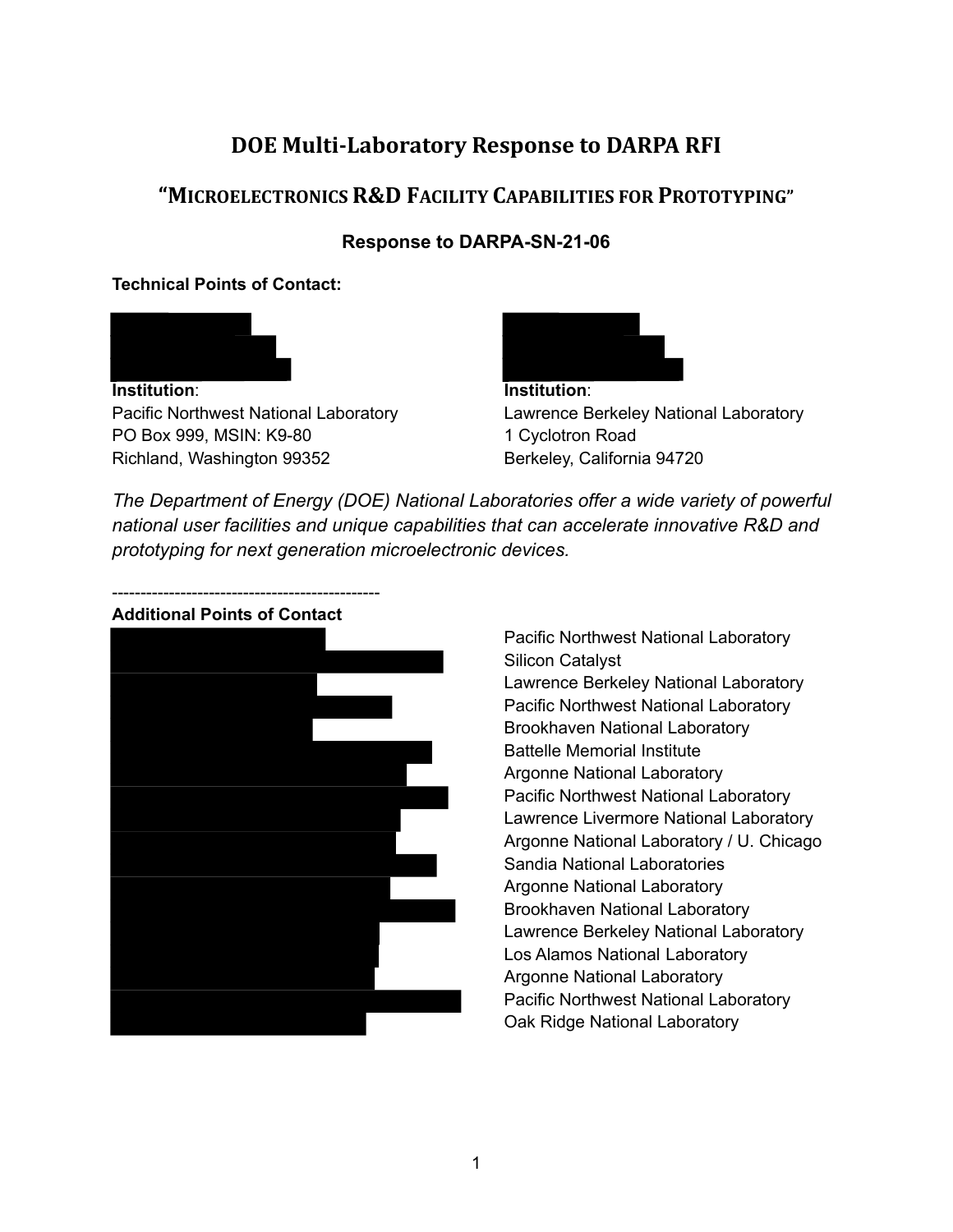# A. Background

There is no existing coordination mechanism in industry, academia, or at a consortium for the introduction of disruptive technologies that require optimization across the computing technology stack. This is necessarily the proper role for government, namely establishing crosscutting scientific fundamentals and addressing first order computing stack  $(2^{nd}$  column in Fig. 1) alignment and scale-up challenges. By attacking these elements simultaneously and with sufficient resources, a dramatic reduction can be achieved in the time it takes to move discoveries to the point where industry will make the investments to bring the new technologies to market. Historically, that time lag has ranged from 12 to 20 years even for "drop-in" technologies such as lithography transitions and transistor improvements in CMOS semiconductor manufacturing. Advances affecting several layers of the computing stack could very well take much longer unless a more coordinated and integrated approach is taken.



Figure 1

Combined with collective US experience in industry and academia, the DOE National Labs have the necessary scale, are fundamentally designed to address substantial interdisciplinary challenges, have the fundamental science and user facility infrastructure, and have capabilities across all hierarchical levels that need to be optimized. The National Labs are also widely viewed as objective and neutral in a way that individual competitors (or even academia) are not.

The challenges in successfully executing a

collaborative program that includes such a diversity of participants are considerable. The purpose of this integrated DOE National Laboratory response is to propose solutions and facilitate a constructive dialogue, leading to a consensus on a path forward. The ultimate goal is to establish a neutral and execution-focused national initiative that can effectively down-select to the most promising emerging research innovations, attack the most critical gaps and unknowns with sufficient resources, and ultimately accelerate the technology development pipeline.

Since advances will necessarily be disruptive to current business models, there is a fundamental need for unbiased guidance and coordination. The involvement of the DOE National Labs, including their strategic assets in basic science, user facilities, and codesign capabilities can fulfill that objective. Their engagement will also assure that their unique concentration of scientists and application exploration at advanced user facilities are readily accessible, as these capabilities are not duplicated in the private sector.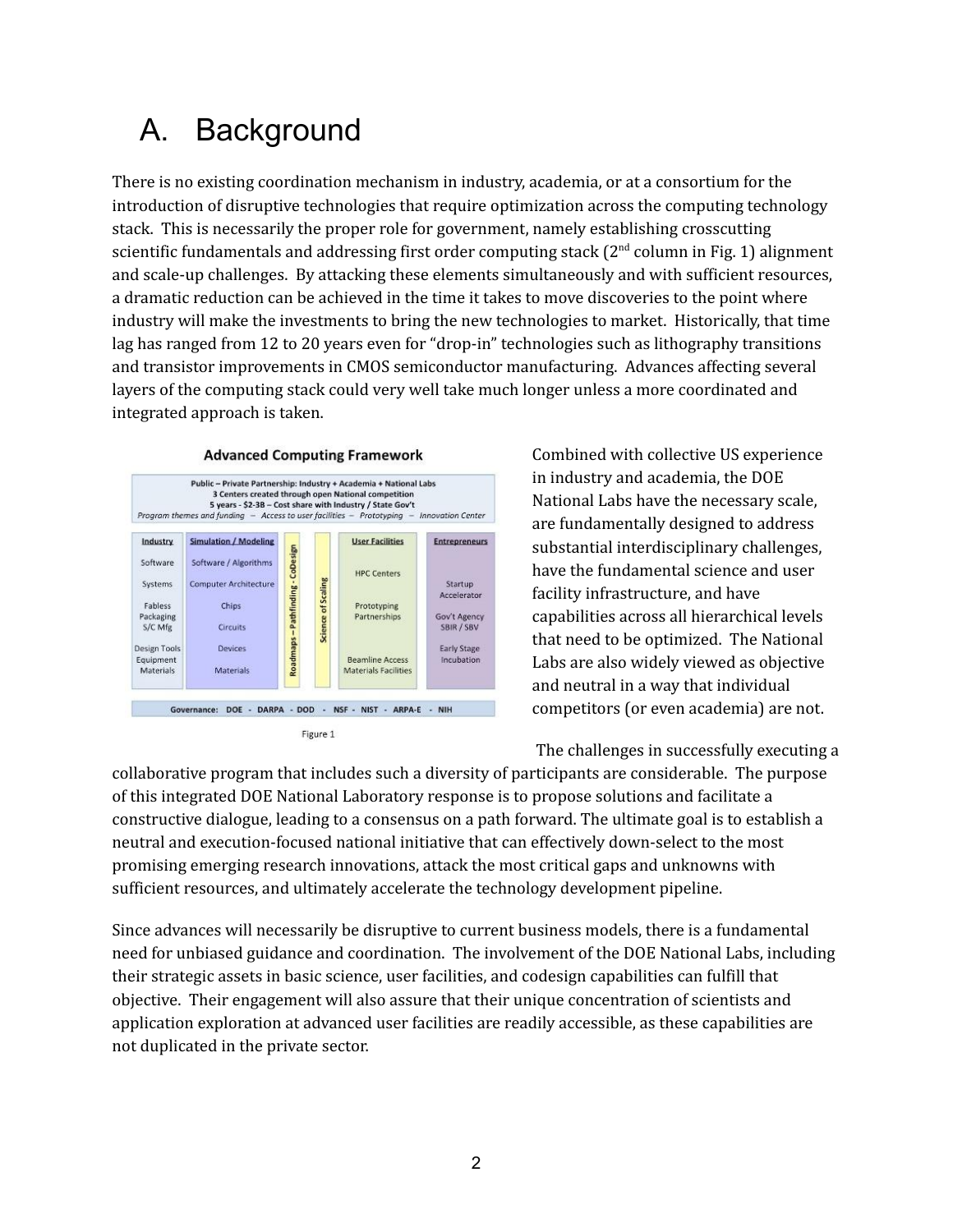Leveraging advances in electronics and computing are fundamental to the missions of several key government agencies. They share a common goal to continue US leadership and achieve asymmetric advantage by catalyzing innovations and incorporating them first. The capabilities that are described in this RFI response will be more effective in a single integrated *DOE Microelectronics Commons* than if pursued as loosely coupled Lab-centric agendas. Dispersing responsibility will not achieve the critical mass of resources necessary to invest at the scale required to tackle one of the greatest technology challenges of our generation. Moreover, the continuing advances in computing and its foundational technologies will be directly exploited by other grand challenges in science and technology where differentiation is increasingly found by applying artificial intelligence techniques (built upon advanced semiconductors, architectures and algorithms) to massive data streams to benefit our economy, defense and security.

**Success Criteria**: Implementing a private-public partnership is inherently complex, especially given the stakeholders' breadth: multiple government agencies, horizontally integrated industry participants within a vertical technology stack, academia from leading institutions, and the National Labs. This RFI response is intended to lead to follow up interactions for how DOE National Lab capabilities can be integrated into, and contribute to a multi-agency National Initiative in microelectronics prototyping, research and development.



**Success Criteria for Program** 

Hard won experiences from past collaborative efforts in basic science, technology development and manufacturing inform the proposed solutions. Of prime importance is governance, organization design, and advisory bodies' roles, and the ability to dynamically allocate resources to evolving program priorities.

The DOE National Labs have established guiding principles and success criteria (Fig. 2) for setting goals, establishing priorities, executing projects, and engaging

industry. Initially, staffing private-public partnerships with the right leadership and technical skills will be the key hurdle. Attention then must shift to developing a repeatable process to evaluate candidate technologies against a clear set of goals and metrics that sustain historical scaling trends. There needs to be rapid feedback loops using models and simulations that connect and optimize across the technology hierarchy to provide guidance in technology selection and identification of key gaps to basic understanding and scaling. These in turn must be translated into projects that are prioritized with appropriate budgets and resources.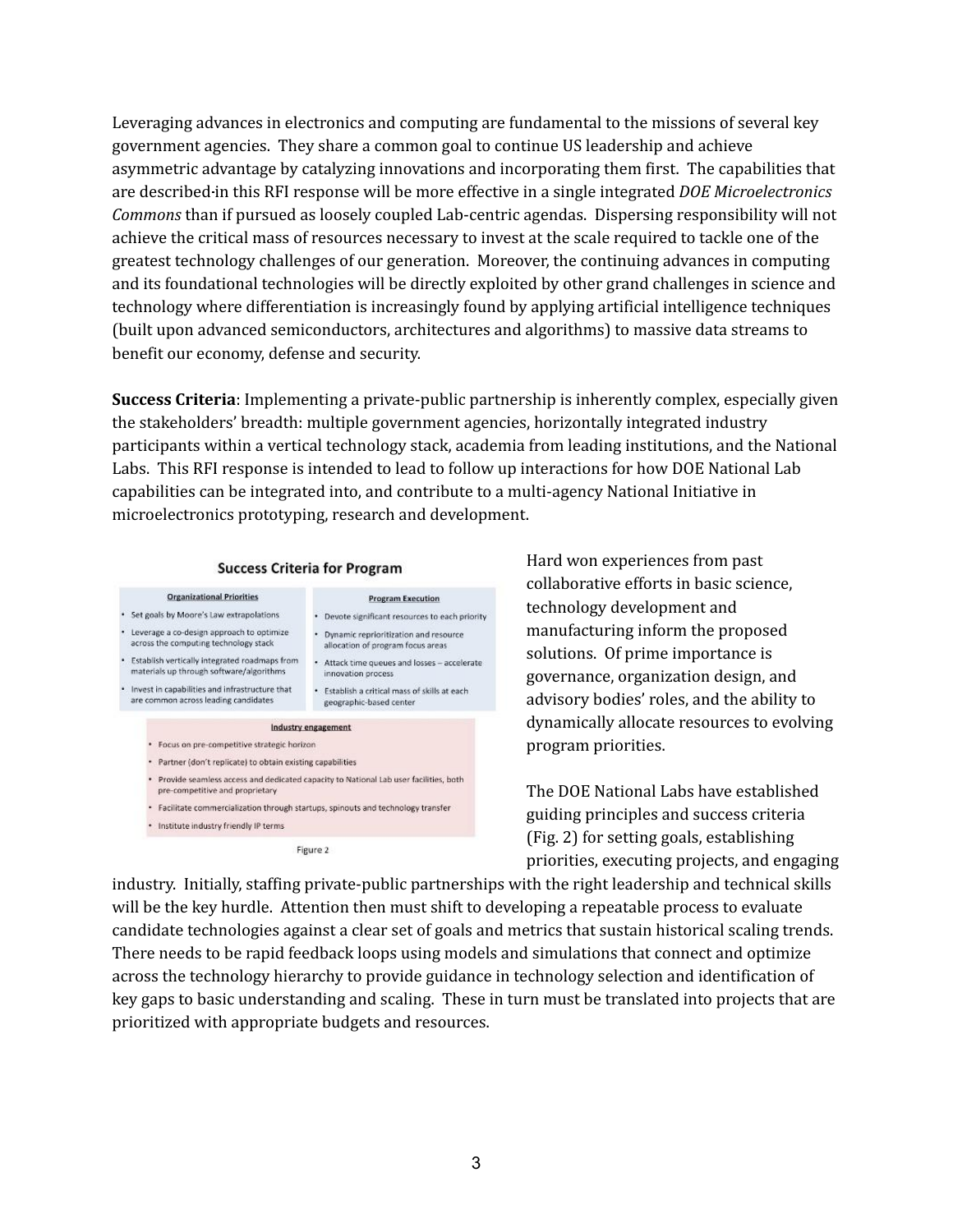# B. Facilities Overview

The DOE offers groundbreaking microelectronics capabilities and facilities in the following areas.

*Fundamental Materials Science Discovery, Characterization and Synthesis:* DOE basic materials science research, has a system of user facilities that accelerate our ability to discover, and design elemental excitations in condensed matter at the atomic scale. Those include systems where the principles of quantum mechanical and competing spin-orbital and lattice interactions will enable new states of correlated matter and ordered phases. This will allow an exquisitely fine energy scale control of the states, such as reducing the energy consumption in a nanoscale switch from 1pJoule to 1AttoJoule. The DOE Basic Energy Sciences "Grand Challenges" report as the guiding principle leading to the discovery of new materials, phenomena and processes that will ultimately lead us to a totally new paradigm of information processing, storage and communication.

*Light Sources for Advanced Metrology and Imaging:* the DOE's X-Ray light sources (synchrotrons such as the APS, NSLS-II, ALS, SSRL, X-ray Free Electron Lasers such as LCLS-II, and beam accelerators such as CEBAF) will enable researchers to identify, model, and demonstrate the new materials and devices for ultra-efficient computing. Examples include low voltage transistor concepts such as the TFET, photonic devices, spintronics, and novel memory devices. It requires advances in DOE's material modeling capability together with advances in algorithms from applied mathematics and data processing from DOE's CS and applied mathematics research programs.

*Material/Device Scale Modeling and simulation* DOE ASCR/ASC can apply its expertise in advanced computing and system performance modeling/simulation to exploit new device and materials systems and packaging technologies developed in the first two thrusts. Components include accelerators, on-chip wide-bandgap devices, photonic blocks, and emerging memory devices. Additionally, services such as DOE's *Materials Project enables HPC high-throughput search for new materials to increase throughput for discovering new electronic materials and devices by a factor of 1000x* over current methods.

*Architecture/Systems Modeling and Simulation***:** The value of more-than-Moore, and emerging post-CMOS materials or device technologies cannot be understood without projecting their impact on the performance and efficiency of the ultimate computer systems and architectures that they ultimately target. DOE's extensive portfolio of circuit, architecture, and system-level modeling tools enable better understanding of the performance impact of these emerging approaches on target applications and enable early exploration of new software systems that would make these new architectures useful and programmable. The goal of these architectures is to remove overheads in current designs, as well as offer hardware and thus more efficient support for important functionality for security and resiliency.

*Advanced Manufacturing, Prototyping and Integration:* This leverages DOE's expertise in EUV lithography e.g., the DOE led and industry supported EUREKA program. Other examples include the Sandia MESA fabrication center that can provide silicon photonics and compound semiconductor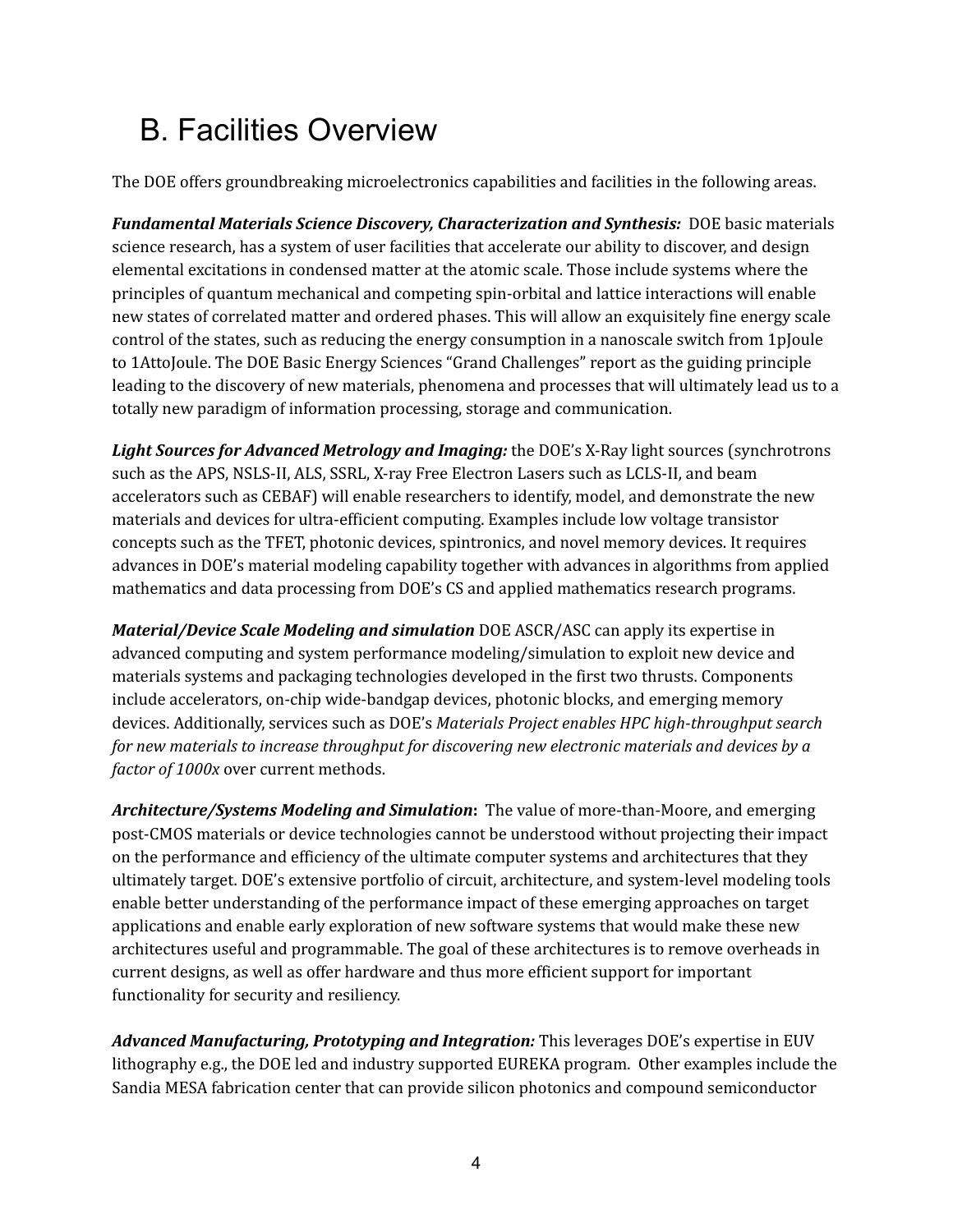research multi-project wafer (MPW) runs for collaborative R&D activities, as well as heterogeneous integration capabilities for making hybrid lasers and modulators on silicon photonics. Argonne offers extreme scale device processing at the Center for Nanoscale Materials cleanroom. Together, these facilities use advanced materials to develop novel nanomanufacturing methods, including EUV lithography, heterogeneous integration of advanced photonics and wide bandgap devices, and scalable engineered multi-layer thin films to fabricate photonics nanowire heterostructures. 3D stacking is increasing density enabling photonic and memory layers on top of logic layers, and even multiple memory and logic layers interleaved. This radical change challenges assumptions embedded in current architectures, and would provide a new dimension to extend Moore's Law scaling.

## B.1 Fundamental Materials Science Discovery, Characterization and Synthesis

The DOE labs contain the largest collection of nanoscale materials synthesis and characterization capabilities in the US at their user facilities. The Nanoscale Science Research Centers (NSRCs) offer extensive extreme scale nanofabrication tools and are DOE's premier user facilities for interdisciplinary research to understand and control matter at the nanoscale, serving as the basis for a national program that encompasses new science, new tools, and new computing capabilities.

The NSRCs are a set of DOE Office of Science sponsored research user facilities available for use by the international science community to advance scientific and technical knowledge in the areas of nanoscale science. The NSRC Program was established as a major component of the DOE contribution to the U.S. Government National Nanotechnology Initiative (NNI). NNI involves twenty departments and agencies that collaborate toward *"a future in which the ability to understand and control matter at the nanoscale leads to a revolution in technology and industry that benefits society."* The nanoscience centers are co-located with other major nanoscience-related user facilities such as neutron or synchrotron light sources.

The mission of the NSRCs is twofold: to enable the external scientific community to carry out high-impact nanoscience projects through an open, peer-reviewed user program, and to conduct in-house research to discover, understand, and exploit functional nanomaterials for society's benefit. To fulfill this mission, the NSRCs house the most advanced facilities for nanoscience research and employ world-class scientists who are experts in nanoscience and enjoy working with external users. The NSRCs complement each other with their instrumentation and capabilities, the different thrusts of their in-house research programs, and the technical expertise of their staff.

The NSRC Program

- Operates a national network of geographically distributed Facilities that leverage other facilities and expertise at DOE National Laboratories.
- Has world-leading capabilities and scientific expertise to create, characterize and understand novel nano-structured materials.
- Provides state-of-the-art nanoscience tools and expertise for research by non-profit or business organizations, whether small or large, for use-inspired research.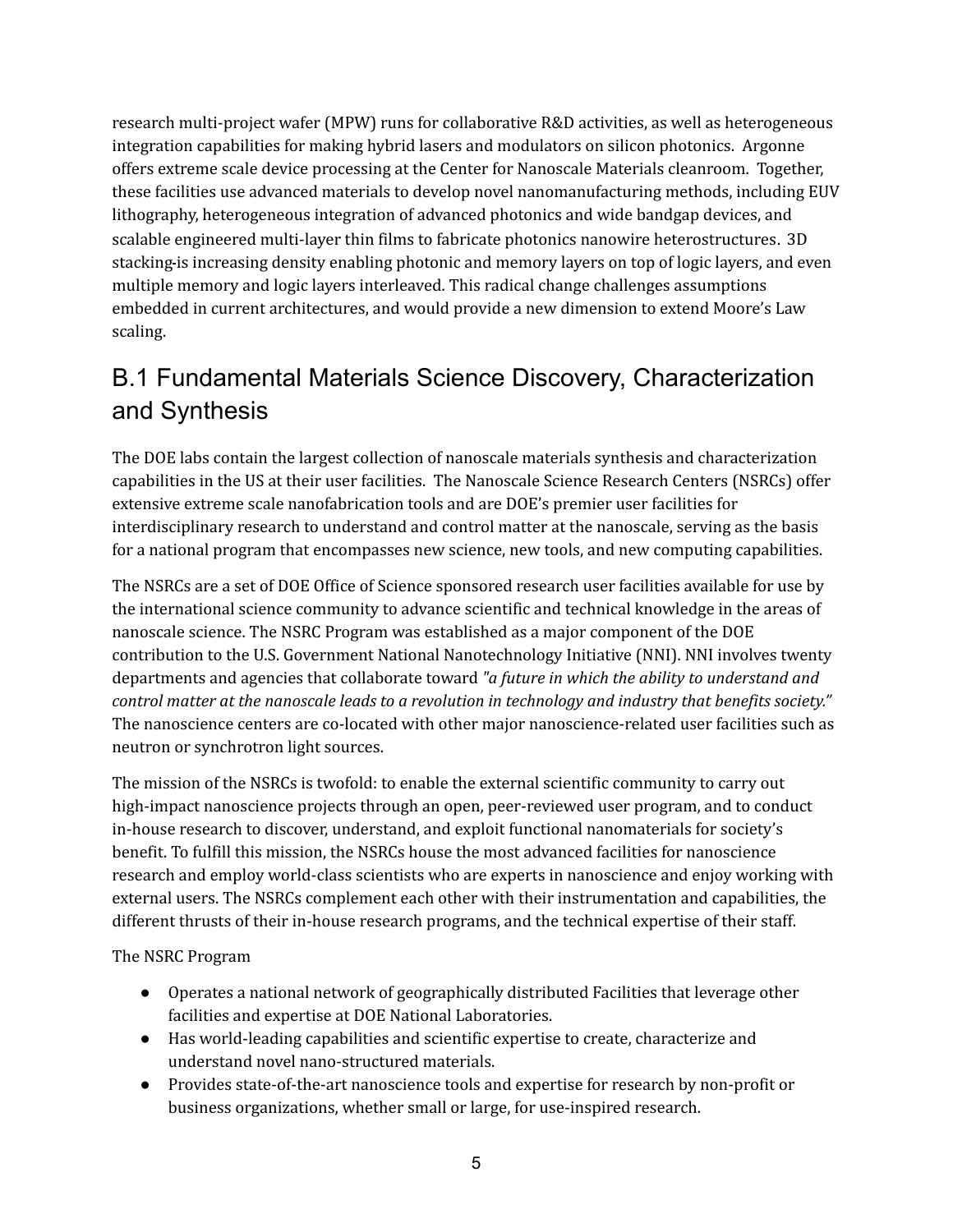- Is available free-of-charge for non-proprietary work if the user intends to publish the research results in open literature.
- Proprietary work can also be supported on a full cost recovery basis.
- Serves users from all U.S. states and many countries around the world.
- Enables thousands of scientists to perform cutting edge nanoscience research each year.
- Contributes to the success of America's current and future research leaders.

The five NSRCs are:

- Center for Functional Nanomaterials (CFN) at Brookhaven National Laboratory
- Center for Integrated Nanotechnologies (CINT) at Los Alamos National Laboratory and Sandia National Laboratories
- Center for Nanophase Materials Sciences (CNMS) at Oak Ridge National Laboratory
- Center for Nanoscale Materials (CNM) at Argonne National Laboratory
- The Molecular Foundry (TMF) at Lawrence Berkeley National Laboratory

Across the National Laboratories there are a broad-array of microelectronics-relevant capabilities. For example, the CFN nanofabrication facility is focused on preparation of nanostructures and prototype devices made from a wide variety of materials. This research-focused cleanroom houses tools for the full fabrication workflow, including optical (2D and 3D) and electron-beam lithography, deposition of a wide variety of materials, and etching for pattern transfer. This facility is strongly focused on demonstration of novel nanomaterials, and not for fabrication of full CMOS microelectronics. The CFN nanofab thus provides crucial access to tools for the earliest phases of R&D into novel concepts that go beyond the current assumptions of commercial foundries.

Another example is the Molecular Foundry's nanofabrication facility, which focuses on understanding and applying advanced lithographies, thin film deposition, and characterization, with emphasis on the integration of inorganic, organic, and biological nanosystems that have the potential for nanoelectronic, nanophotonic, and energy applications. One of the Foundry's central research themes is on single-digit nanofabrication and assembly that aims to organize and structure material with critical features of dimensions at or below 10 nm, i.e., on the single-digit nanometer and atomic scales, to create nanoscale devices and architectures in inorganic, biological, or hybrid systems. Work in this theme is accomplished by developing protocols to visualize, understand, and implement methods of self-assembly and lithography in a variety of systems. Nanofabrication activities are facilitated in a roughly 4,850 square foot (450 m2) cleanroom, mainly Class 1000, which also includes Class 100 and Class 10 areas for nanofabrication/lithography, clean measurements and electron beam lithography.

### B.2 Light Sources for Advanced Imaging and Metrology

The DOE operates world-class light sources that enable the scientific study of materials with nanoscale resolution and exquisite sensitivity. These facilities have cutting-edge capabilities for x-ray imaging and high-energy resolution analysis to capture atomic-level data on a wide variety of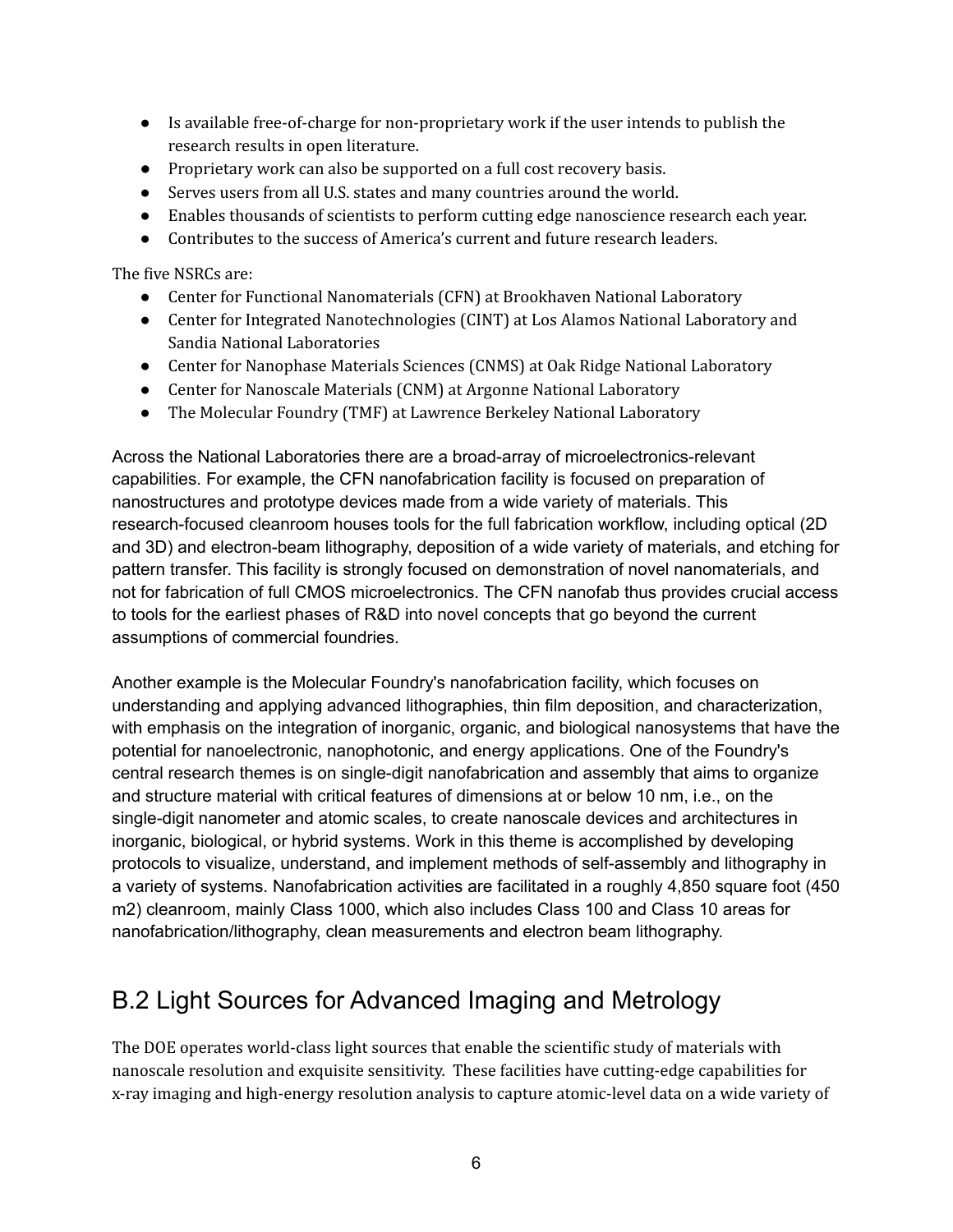materials, from biological molecules to semiconductor devices. X-ray characterization tools offered at synchrotron sources provide comprehensive quantitative capabilities for supporting microelectronics research and development. The tools range from matured techniques to novel methods taking advantage of the cutting-edge capabilities that are available at synchrotron X-ray light sources across the labs. Below are some examples of the capabilities of these facilities for microelectronic materials discovery and characterization.

**Hard X-Ray Sources (APS and LCLS-II):** The Advanced Photon Source (APS) offers a 100X-1000X increase in brightness and beam coherence expected by 2023. This will enable examination of 100 micron^3 sized material at 10s of nm resolution. Ultrafast electron microscopy for stroboscopic imaging and diffraction examination of materials at ps timescales, and dynamic imaging at sub-ns timescales. Extensive molecular beam epitaxy, atomic layer deposition and sputter capabilities. When it comes online, LCLS-II will be able to image complete chip designs in 3D at the nano-scale resolution.

**X-Ray, Ultraviolet, and infrared Sources (NSLS-II):** For example, the NSLS-II has a suite of x-ray characterization tools using soft and hard x-rays, revealing crystalline structure, atomic coordination, elemental composition, chemical states, electronic band structure, magnetic ordering, and three-dimensional imaging with nanoscale resolutions. These tools can be used under in-situ or operando conditions. Structural and spectroscopic tools can reveal the atomic-level heterogeneity and switching mechanisms in non-volatile memory (NVM) devices or material systems. X-ray scattering using coherent x-rays exhibit high sensitivity to electronic and magnetic ordering in a range of material systems that have potential application in microelectronics. NSLS-II has a unique strength in nanoscale x-ray imaging in two separate modalities: full-field imaging and scanning microscopy. Its full-field imaging capability has the world-leading measurement throughput with spatial resolutions at 30 nm, at least by a factor 10 faster than other synchrotron facilities. This method is highly effective in visualizing the 3D structure in integrated circuits (IC) for validating structural integrity. The scanning microscopy capability utilizes the world-leading x-ray beam size down to 10 nm, providing high sensitivity to crystalline strain, chemical heterogeneity, and morphology. This multimodal imaging capability finds effectiveness in quantifying strain-field in 3D gate interfaces such as nanosheets or providing chemical mapping for the buried nanoscale junctions that are inaccessible by electron-based imaging tools. NSLS-II has active collaborations with DMEA, academia, and industry, utilizing these novel capabilities for microelectronics investigations.

**Soft-X-Ray Sources (ALS):** For example, theThe ALS is a DOE-BES funded user facility and operates synchrotron radiation experiments for academic and industry users. The ALS together with its partners offers proprietary and nonproprietary access to its beamlines. A range of tools are available to investigate processes and materials relevant to the microelectronics community. Together with the Center for X-ray Optics (CXRO) the ALS offers capabilities to study and test EUV lithography technology and materials, e.g photoresists, photomasks and optical surfaces. The ALS also offers soft x-ray tools for the nanoscale chemical characterization of materials using x-ray scattering and imaging probes. Chemical processes, e.g. in resists or at interfaces, can be interrogated using operando characterization techniques such as ambient pressure photoemission and absorption spectroscopy. The ALS also offers a full suite of fundamental materials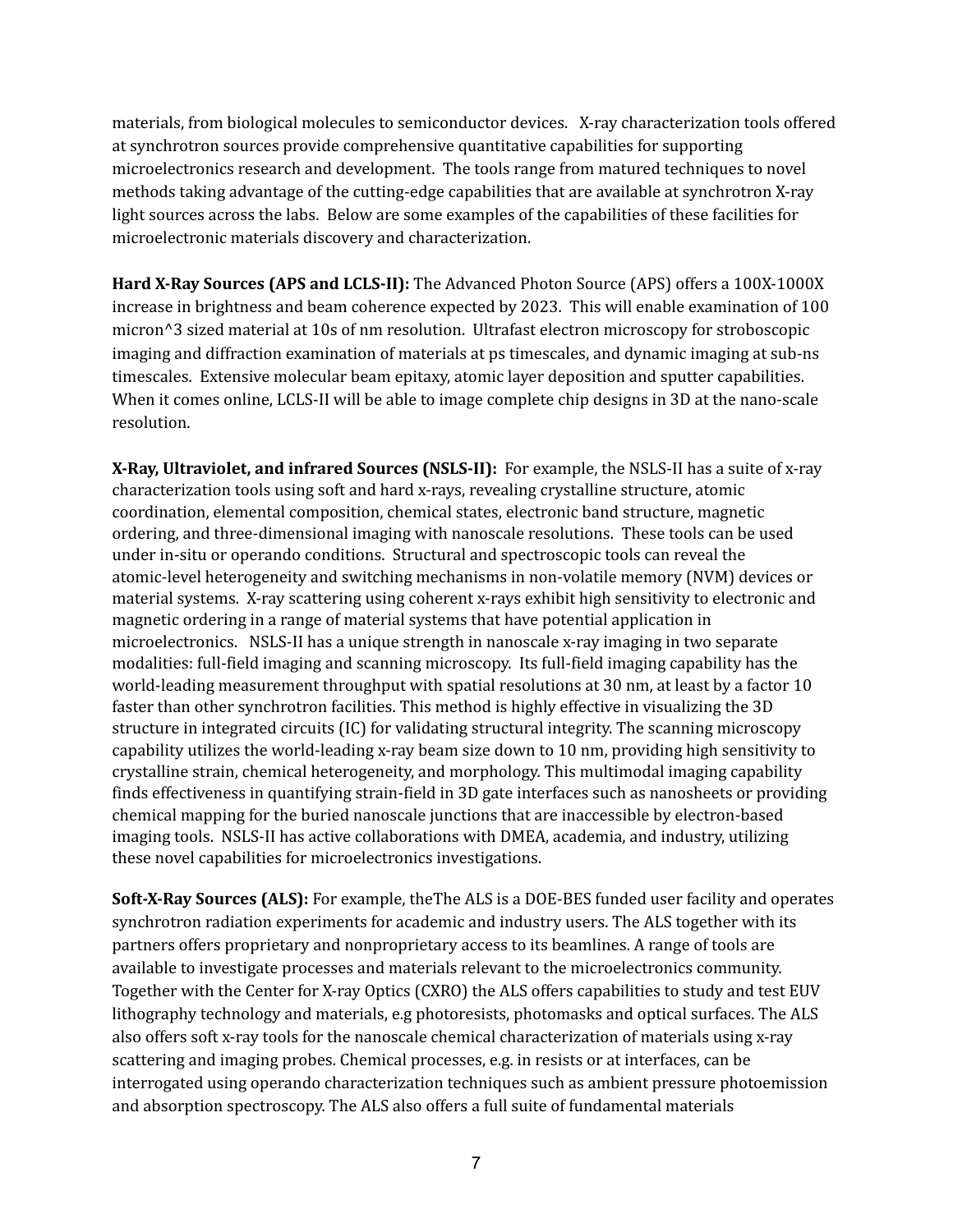characterization techniques, such as angle resolved photoemission for electronic structure studies, e.g. of quantum materials for next generation computing technologies, scattering and diffraction imaging techniques to interrogate electronic and magnetic phases, and basic structural and physical characterization tools, for example x-ray diffraction and microtomography to understand the fundamental operation of microelectronic devices at the nano-scale.

### B.3 Material & Device Modeling and Simulation

Synthesizing a new material and implementing a new device heterostructure at atomic scale can be extremely time consuming and costly. To accelerate the discovery process, the DOE has created scalable computational models of materials and devices that make use of DOE's supercomputers to perform high-throughput simulation of materials and microelectronic devices *before* they are built. This greatly accelerates the evaluation of a wide-variety of options to focus efforts on the subset that offers the most promise.

**The Materials Project for Automated Discovery of Microelectronic Materials:** The Materials Project, is pushing the bounds of what is possible for microelectronic materials by design. MP can target data generation and uncovering design rules for novel materials relevant to domestic prototyping, including discovering and tuning multiferroics, wide bandgap semiconductors, and spin filters. This will significantly reduce the financial burden associated with failed integration of category materials because of theoretical limits on performance or synthesizability. The Materials Project is one the most visible databases of computed materials properties -- containing detailed properties of over 135,000 materials, including fundamental thermodynamics, electronic structure, elastic, piezoelectric, and dielectric tensors. All of this data can be accessed via easy-to-use interfaces through the web interface or the REST API. There is also the ability to contribute data back to the Materials Project via MPContribs, which provides the infrastructure for searchable data sets with full APIs and visibility on the Materials Details pages. This provides a rapid proliferation of data to the over 165,000 registered users for the Materials project.

As a core program of the LBL Materials Sciences Division, access to MP tools and data are free of charge. Access to staff time for customization, exploration of new scientific challenges, or generating new data sets require direct funding. For funded projects, MP has a sandbox model that enables controlled access to data available via the website. Select users have access to the core MP data and data produced for these sandboxes via the same familiar interfaces. MP currently remains a core program with a scientific focus rather than a user facility with the funding to support infrastructure upkeep and active user engagement at no or little cost. MP already serves a broad spectrum of the community from industrial to academics via community outreach: user forum, workshops, open-source codes, and significant email engagement. MP continues to grow, in-particular as MP expands to serve the large semiconductor community.

**Materials Science and Electronic Structure Simulations** – relevant to microelectronics, optics, quantum materials and device physics BNL lab leads a multi-lab team ExaLearn – which is a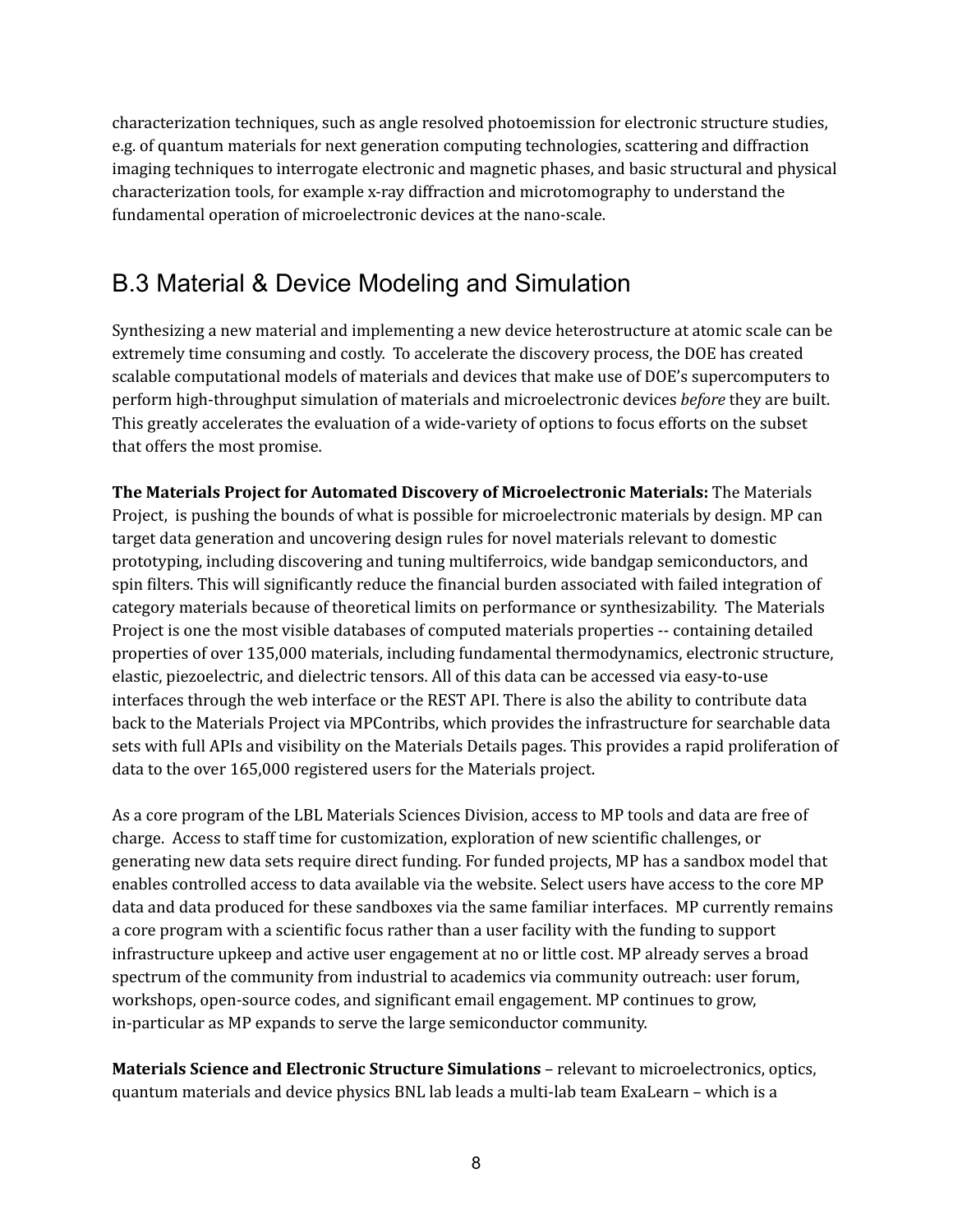codesign center for Exascale Machine Learning Technologies – we can leverage ExaLearn's "Design" pillar to integrate AI/ML methods into eCAD tools, and to support the National Labs investments in open source hardware design and simulation tools – although this is beyond the remit of the current project. ExaLearn coordination and integration could act as a model for future efforts in codesign for microelectronics hardware and architectural improvements.

**Simulation and Modeling of Microelectronic Devices on Leadership Class Systems** Applied mathematicians and computer scientists at LBNL, under funding from the DOE Exascale Computing Project, have created scalable modeling and simulation tools to analyze emerging post-CMOS microelectronic devices (electronic, spintronic, nanomagnetic and nanomechanical). AMReX (https://amrex-codes.github.io/) software framework to provide a tool for multiscale physical modeling of electromagnetic fields and related physics involved in microelectronic circuitry - enabling device-scale simulations that are far beyond the reach of commercial tools. The resulting open-source code, ARTEMIS (Adaptive mesh Refinement Time-domain ElectrodynaMics Solver), contains support for dispersive material properties, user-defined excitation and boundary conditions, and heterogeneous physical coupling present in next-generation microelectronics. Future plans include the incorporation of multi-level adaptive mesh refinement, support for more complex geometries, additional physical modules such as superconducting and solid mechanics, and a design feedback workflow in collaboration with researchers performing atomistic-level simulations to design new materials for microelectronics applications. All of the code is open source and therefore universally available.

**LAMMPS Molecular Dynamics Simulator:** LAMMPS is a classical molecular dynamics code with a focus on materials modeling. The code has potentials for solid-state materials (metals, semiconductors) and soft matter (biomolecules, polymers) and coarse-grained or mesoscopic systems. It can be used to model atoms or, more generically, as a parallel particle simulator at the atomic, meso, or continuum scale. Source code is released for public use under the GNU General Public License. Information and source code releases are available at: https://lammps.sandia.gov

There are many more such open source materials and chemistry modeling codes available supported by the CMS initiative

https://science.osti.gov/bes/Research/Computational-Materials-and-Chemical-Sciences-CMS-CCS

# B.4 Circuit, Architecture and System-level Modeling and Simulation

Next generation microelectronics will leverage extreme domain specialization at all scales, from high-performance computing devices, to autonomous systems, to distributed arrays of sensors, for a variety of applications. Areas such as machine learning and data analytics, which can greatly benefit from domain-specialized accelerators, are still quickly evolving the algorithmic methods, making it extremely difficult to design such accelerators by hand. Novel hardware design automation tools are required that can translate a high-level language formulation of an algorithm, to a variety of accelerator implementations ready to be fabricated and evaluated along different metrics and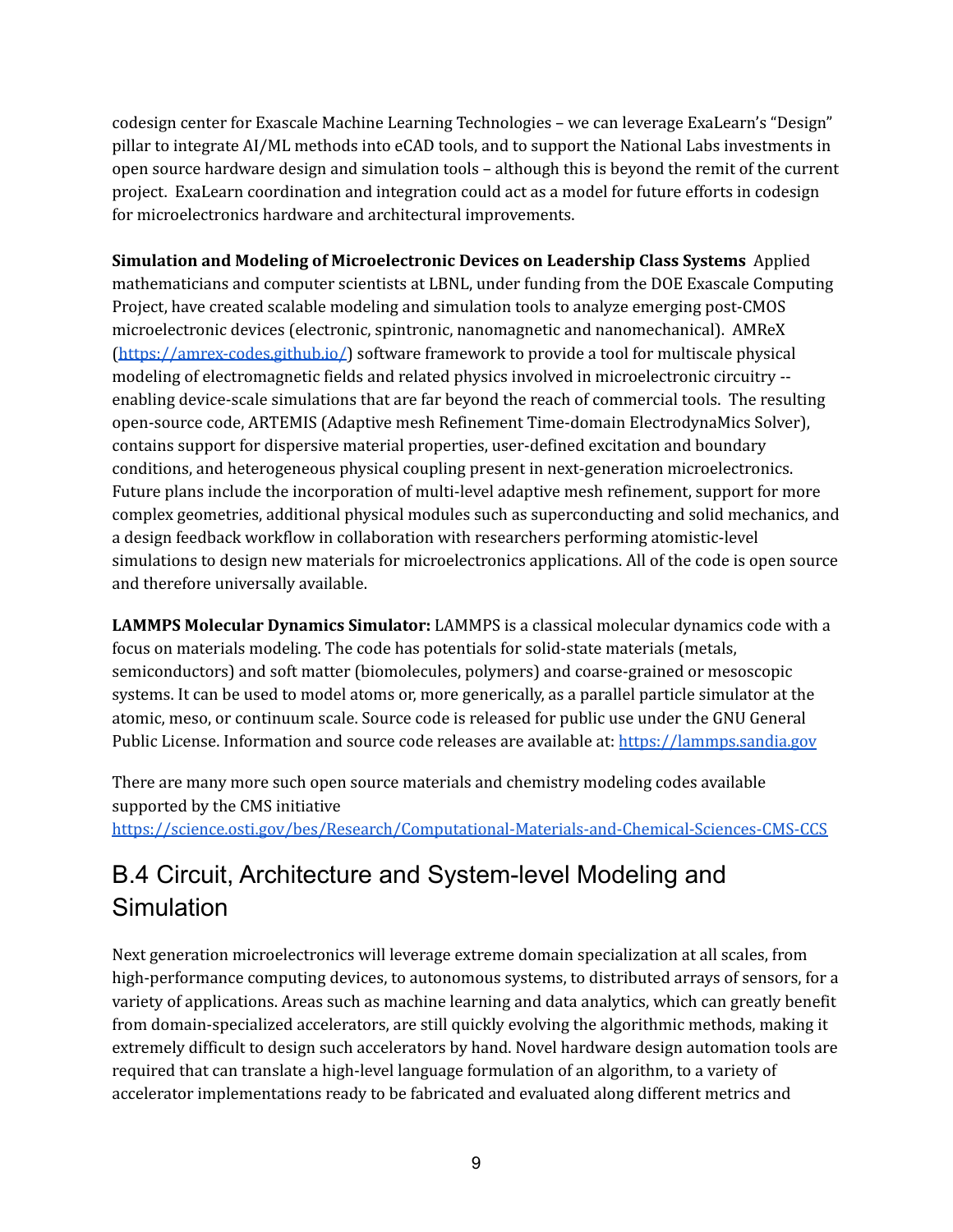constraints. Such design automation tools today are a critical part of the hardware prototyping and fabrication pipeline, providing a critical frontend element to microelectronics evaluation and fabrication activities. Tools to perform high-level and logic synthesis, technology mapping, and floorplanning, together logic cells represent critical elements of the design flow that so far have presented significant limits in availability and integration.

The DOE laboratories are developing a new generation of open source generators and synthesis tools to enable a quick design cycle from high-level specification to fabrication and rapid prototyping.

**Circuit Simulation Capabilities:** Xyce - is an open source, SPICE-compatible, high-performance analog circuit simulator, capable of solving extremely large circuit problems (10s to 100s of times larger and more complex than commercial SPICE-simulators can handle), using a differential-algebraic equation formulation for execution on large-scale parallel computing platforms. Xyce was developed internally at Sandia National Laboratories and funded by the National Nuclear Security Administration's Advanced Simulation and Computing (ASC) program. It also supports serial execution on all common desktop platforms, and small-scale parallel runs on Unix-like systems. The code is open source and released under the GNU General Public License. Information and source code is available at, https://xyce.sandia.gov

**Computer Architecture Simulation:** The Sandia Structural Simulation Toolkit (SST) was developed to explore innovations in highly concurrent systems where the ISA, microarchitecture, and memory interact with the programming model and communications system. The package provides two novel capabilities. The first is a fully modular design that enables extensive exploration of an individual system parameter without the need for intrusive changes to the simulator. The second is a parallel simulation environment based on MPI. This provides a high level of performance and the ability to look at large systems. The framework has been successfully used to model concepts ranging from processing in memory to conventional processors connected by conventional network interfaces and running MPI. Software repository: https://github.com/sstsimulator/sst-core

**PARADISE++ is a post-Moore HPC (High-Performance Computing) system simulation**

framework to enable large scale simulations of post-Moore architectures built using emerging post-CMOS devices and technologies such as nanomagnetic, carbon nanotube, MESO, and is extensible to other emerging device technologies. Efficient simulation methods and algorithms are needed to successfully employ large scale parallel simulation of the future Beyond Moore HPC systems. PARADISE extends state of the art simulators like the SST simulator with a view of making post-CMOS system simulation flexible, scalable and extensible.

**Logic in Memory Emulator (LiME)** is an FPGA-based hardware memory subsystem emulator. The emulator can be configured to capture every memory access issued to the memory subsystem without perturbing the running software application. Memory traces for graph traversal (BFS) and DOE simulation benchmarks have been collected and made available to the DOE community. LiME can be configured to emulate a wide range of memory read and write latencies. The emulator is also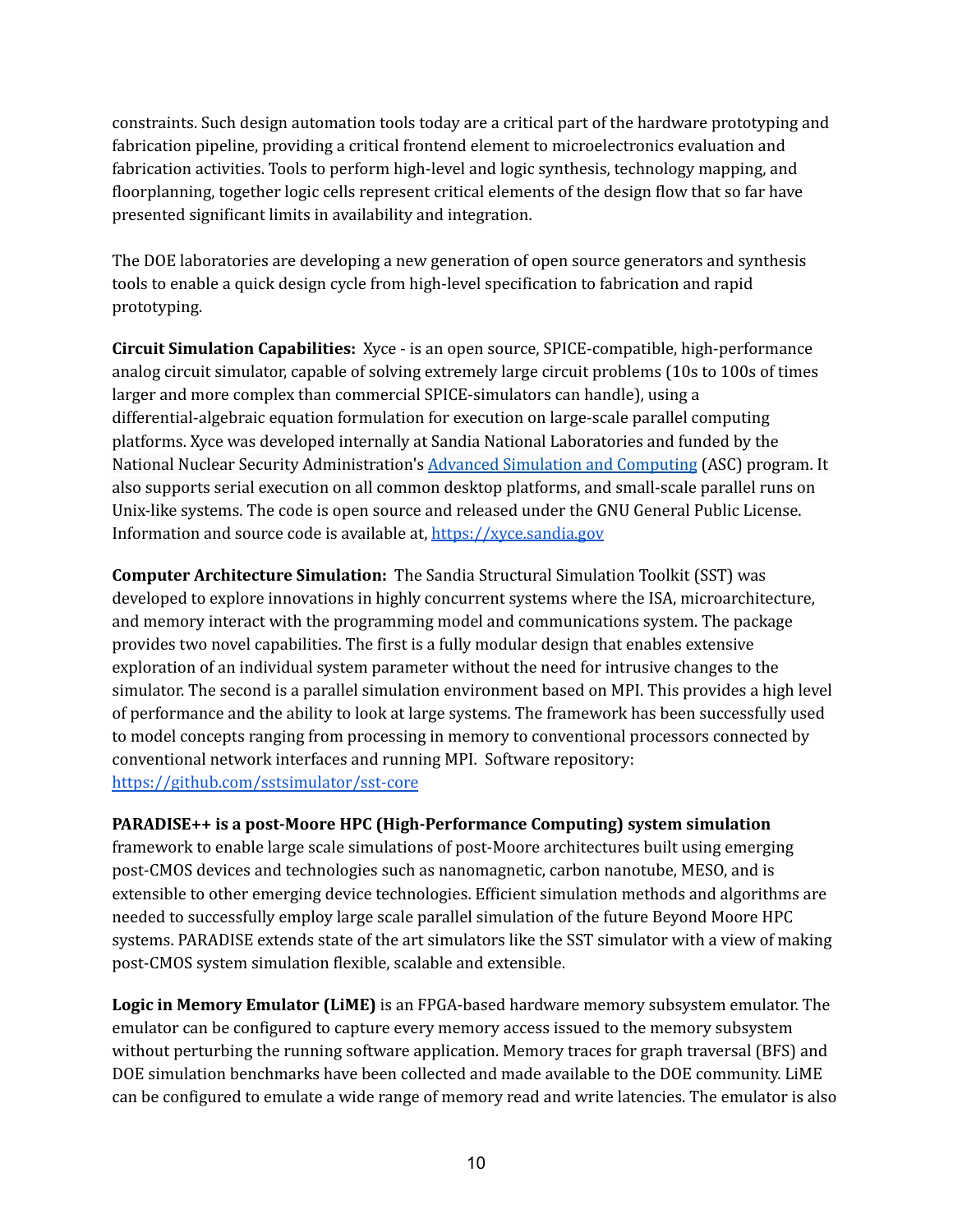designed for easy insertion of custom logic to emulate near memory processing. Two accelerators, a programmable gather/scatter unit (Data Rearrangement Engine) and a key/value lookup engine have been evaluated through LiME and are available in GitHub. LiME is particularly valuable for codesign since a full software stack including application software components, OS, and drivers are emulated. Software repositories: https://github.com/LLNL/lime and https://github.com/LLNL/lime-apps

**High Level Synthesis for Rapid Prototyping:** PandA is an open source framework that includes methodologies supporting the research on high-level synthesis of hardware accelerators, on parallelism extraction for embedded systems, on hardware/software partitioning and mapping, on metrics for performance estimation of embedded software applications and on dynamic reconfigurable devices. The high-level synthesis tool, named Bambu, is able to generate custom hardware accelerators in hardware description languages (Verilog and VHDL), starting from high-level languages (such as  $C/C++$  and others). Bambu interfaces with GCC and LLVM. Maintained at Politecnico di Milano, the toolchain includes significant contributions from PNNL, with several advanced synthesis methodologies that target parallel applications and irregular workloads (such as graph analytics). The tool can generate accelerators quickly instantiable on Field Programmable Gate Arrays (FPGAs), and is also able to interface to logic synthesis tools for Applications Specific Integrated Circuits (ASICs), including the opensource flows developed under the DARPA IDEA program (OpenRoad, and LS Oracle), PandA is available at: https://panda.dei.polimi.it

**SystemC-clang is an open source SystemC to Hardware Description Language translator** in active development through collaboration between LLNL and U of Waterloo. A floating point compression pipeline optimized to scientific data (1D, 2D, 3D arrays) has been implemented in SystemC and translated to FPGA. SystemC was particularly valuable for codesign since a scientific C++ application could drive the hardware accelerator, and iterative refinement from behavioral to cycle accurate descriptions could be evaluated in a single test environment. Software repository: https://github.com/anikau31/systemc-clang

**OpenCGRA:** OpenCGRA is a parameterizable and powerful open source CGRA (Coarse-Grained Reconfigurable Arrays) generator to generate synthesizable Verilog for different CGRAs based on user-specified configurations (e.g., CGRA size, type of the computing units in each tile, communication connection, etc.). OpenCGRA uses modular design and standardized interfaces between modules. The configurability and extensibility are maximized by its parametrization system to fit in various research and industrial needs. implemented leveraging PyMTL, OpenCGRA has been also exercised with heuristic design space algorithms. OpenCGRA is available at: https://github.com/pnnl/OpenCGRA

**Minos Computing Library (MCL):** MCL is a modern task-based, asynchronous programming model for extremely heterogeneous systems. MCL abstracts the low-level hardware details of a system, supporting the execution of complex workflows that consists of multiple, independent applications. This capability can also drive the execution of computational tasks on custom hardware designs implemented using hardware simulators or emulators, such as SST or FPGA accelerators. Importantly, MCL facilitates the execution of current applications on emerging data flow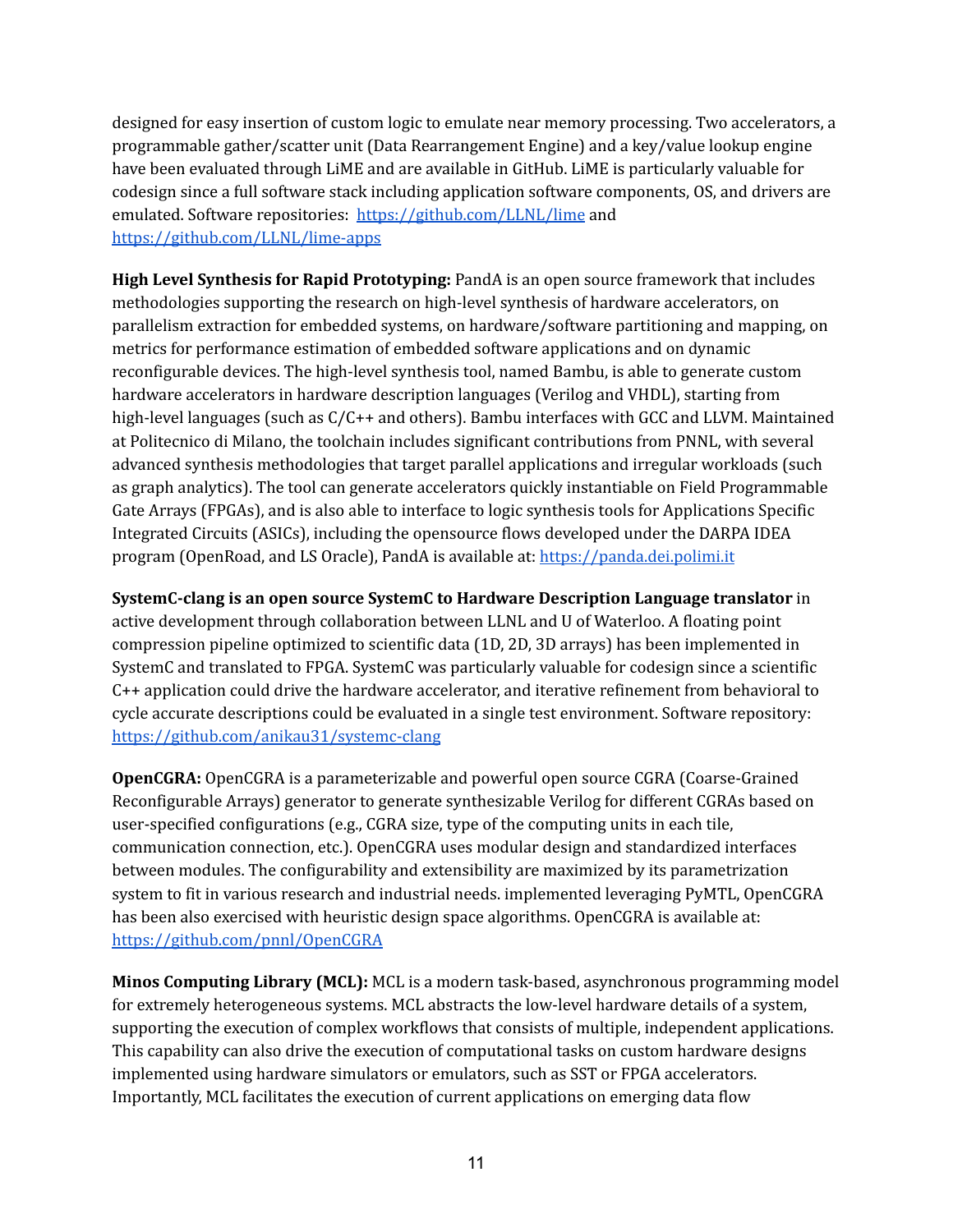accelerators (SambaNova, Cerebras, Xilinx Versal). MCL is available at:: https://minos-computing.github.io/

**SODA Synthesizer:** The Software Defined Architectures (SODA) Synthesizer is a new modular open source synthesis infrastructure. Leveraging several community efforts, the synthesizer is able to consider a variety of inputs that can interface with the Multi-Level Intermediate Representation (MLIR) compiler infrastructure, implements a synthesis backend fully integrated within the LLVM framework, and is able to generate a circuit representation in FIRRTL (the Flexible Intermediate Representation for RTL), a circuit-level IR that further simplifies the retargetability and integrability of the generated accelerators to different types of devices (FPGAs, ASICs, and more). Initially focused on Machine Learning frameworks in support of the DARPA Real Time Machine Learning Program (RTML), the retargetable frontend will be able to accept several general purpose and domain specific languages that can interface with MLIR. The backend will be able to interface with OpenCGRA, or generate RTL for FPGAs and ASICs, supporting both open source and commercial toolchains. The whole design flow will be able to perform optimization and design space exploration both at the front-end and middle-end level.

**Microelectronic testing in harsh environments** Brookhaven hosts the NASA Space radiation laboratory (NSRL) which provides users with beams of all ions from protons to thorium, ranging in energy from 50 MeV to 1500 MeV (ion species dependent), and extracted from the Booster accelerator with masses and energies similar to the cosmic rays encountered in space. A 100-meter transport tunnel and beam line then deliver these beams of simulated space radiation to a 400-square foot shielded target hall. NSRL's beams of ions impinge on user-provided targets and allow researchers to determine the effects of radiation on microelectronics. As the total ionizing dose radiation tolerance of most processes increased in recent years the focus has shifted towards susceptibility for single event effects caused by radiation, specifically high energy protons and heavy ions. Irradiation studies at NSRL enable users to characterize failure modes in electronics and develop the corresponding mitigations.

### B.5 Operating Model

#### B.5.a Is your facility available only to your organization and its collaborators?

The DOE operates national user facilities that can be used by any scientific organization on a no fee basis for open science research, or full cost recovery basis for proprietary research. One important reason for establishing America's National Laboratory system immediately after World War II was to provide a home for large-scale, costly scientific facilities that universities could not afford. Such facilities were believed to be essential to sustaining America's leadership in science. The construction and operation of large-scale scientific user facilities have been integral to the mission of the DOE Office of Science from the earliest days.

Today, the DOE Office of Science maintains and operates 28 user facilities at DOE National Laboratories across the country as shared resources for the scientific community, with no fee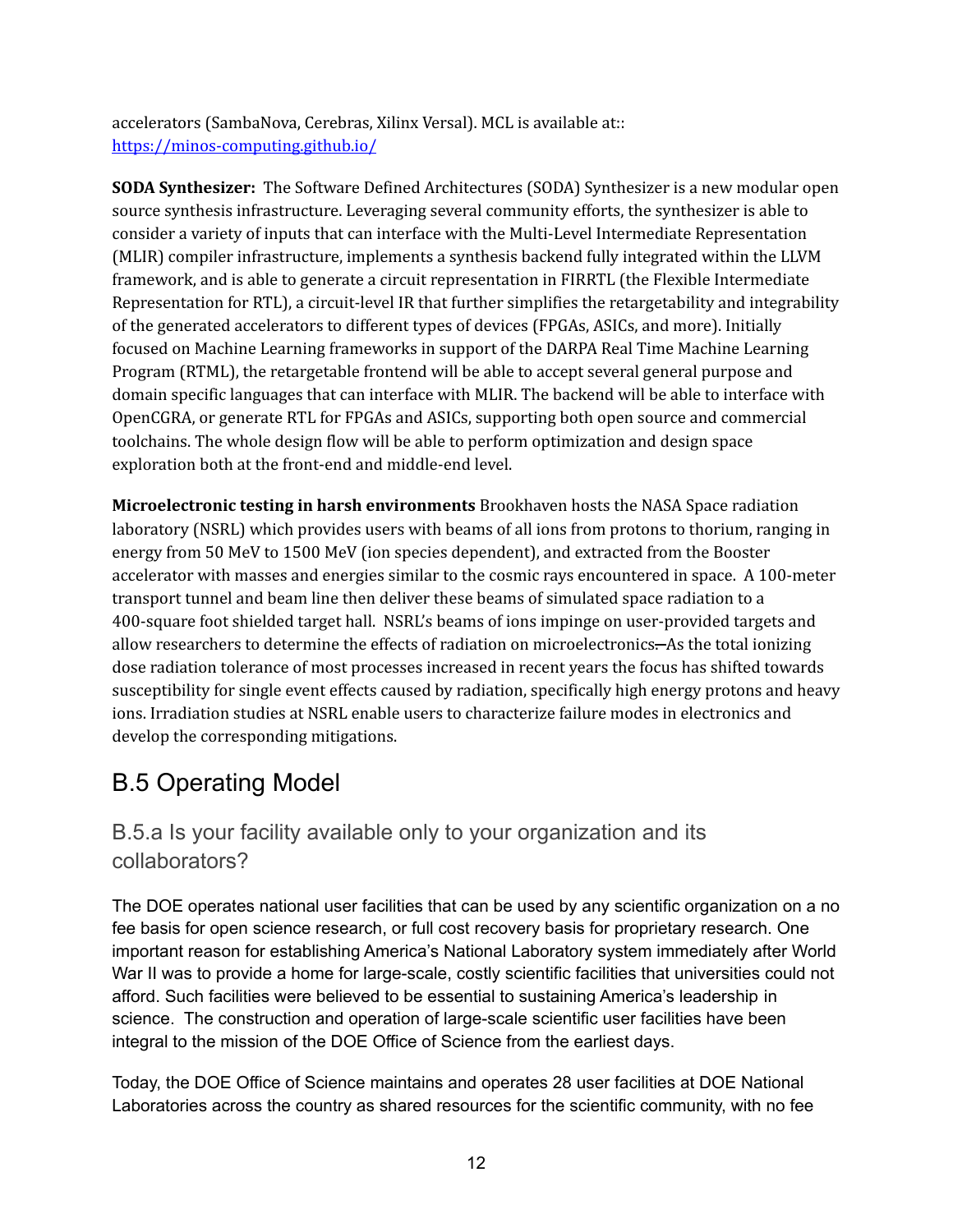access determined on a competitive basis using peer review. Tens of thousands of researchers make use of these facilities each year.

These facilities—including advanced supercomputers, particle accelerators, large x-ray light sources, neutron scattering sources, specialized facilities for nanoscience, and others—have become increasingly vital tools of scientific discovery. They have also become an important component of national economic competitiveness.

#### B.5.b Is your facility available to external groups from academia, the commercial sector, and the start-up community for prototyping?

DOE User Facilities are open to the global scientific community and generally follow a simple proposal based system. Proposals, if selected, enable use at no cost to the user - in return for publishing or sharing of scientific data using FAIR data principles. These facilities include the DOE BES Nanoscience Research Centers, the Advanced Computing Centers and the Synchrotron light and neutron source centers. The facilities noted above are available to external groups both from academia and the commercial sector.

**Broadly Accessible Open Source Tools for Codesign:** The DOE National Laboratories create open source hardware/software codesign tools to assist with architectural analysis and hardware/software codesign. For example, DOE advanced microelectronics simulation codes such as Xyce, AMReX, and PARADISE++ are all broadly available via open source licenses so that they can be used by scientists and engineers in industry or academia. DOE and DARPA applications and workflows are complex and heterogeneous. They execute multiple computationally different methods in parallel on highly-customized processors and require accuracy, response time, and low-power consumption that might not be necessary in other domains. The time-to-market for a new hardware design is also critical in many domains and could be as tight as 12-18 months. Evaluating new architectural designs in this context is challenging: Methodologies and tools to perform HW/SW codesign studies and evaluate novel technologies (especially if disruptive) need to be agile and flexible but, at the same time, accurate and reliable. These methodologies should enable researchers to 1) focus on the relevant part of the application that may benefit from the new design or technologies, 2) understand how the new hardware design relates to the rest of the application (performance and power improvements, data movement across devices), 3) provide quick turn-around information to discard architectural designs that will not be efficient, 4) easily combine the novel design with existing compilers, programming models, and workflow managers. In other terms, it is key to be able to take an existing application and replace computing devices with novel architectural designs (drop-in) without excessive disruptive modifications to the original code and while maintaining a realistic execution environment for all the other application components and methods.

**Access to Leadership HPC Facilities:** The DOE National Labs support high performance computing via the Leadership Computing Facilities at ANL and ORNL, and the National Energy Research Scientific Computing center at LBNL. The national impact of these computing facilities is realized via DOE's broad portfolio of scientific and engineering computational applications.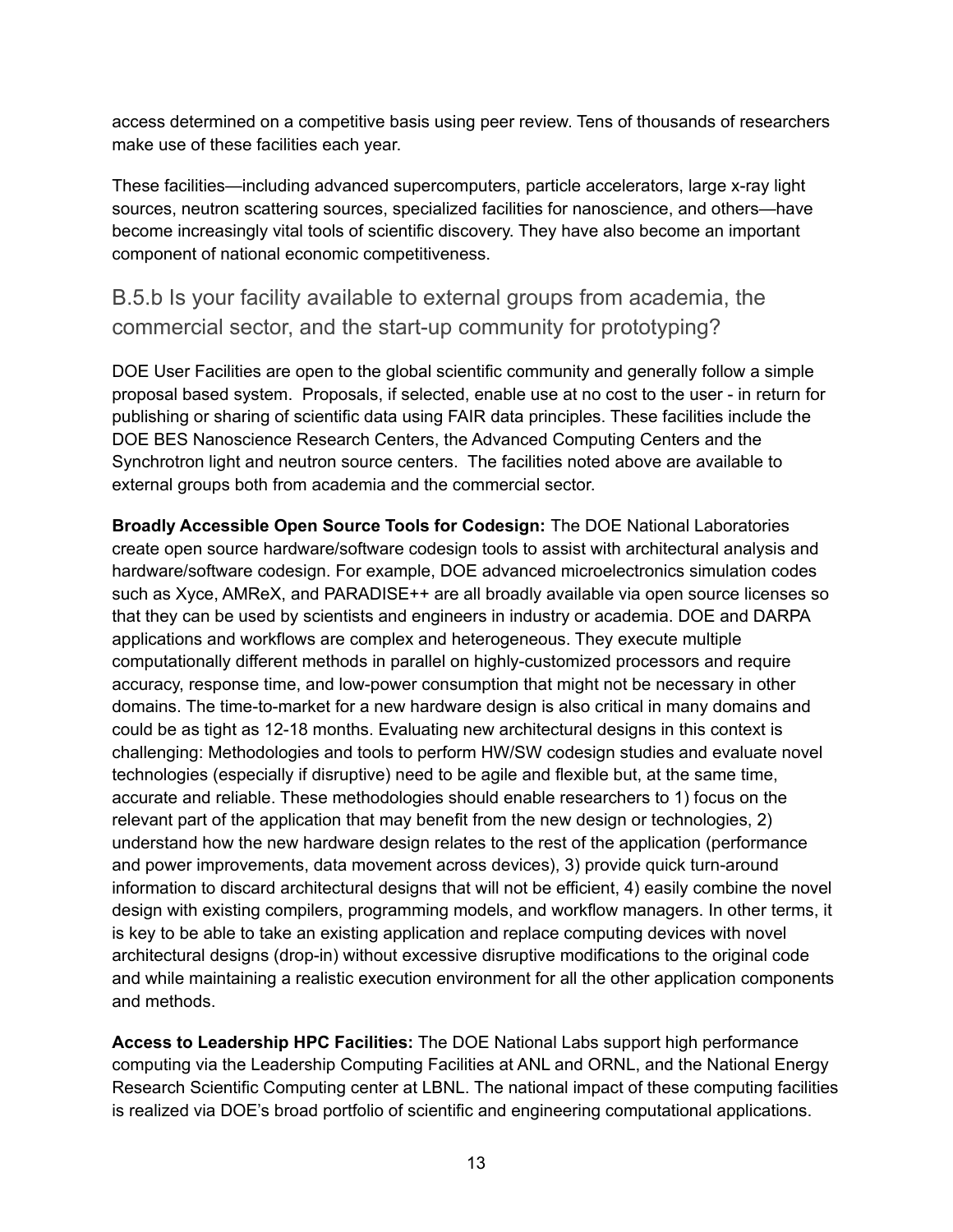Many of these applications are open source and can be strategic elements of the infrastructure to support domestic microelectronics prototyping. Under the goals of the DOE Exascale Computing Initiative, a broad spectrum of these applications were developed to support codesign collaborations among National Lab computer and computational scientists and US computer industry counterparts that developed advanced architecture concepts for exascale computing systems. Both companies and academic researchers can apply for free access to the leadership-class supercomputing facilities (OLCF, ALCF, and NERSC) using the DOE INCITE program (https://www.doeleadershipcomputing.org/proposal/call-for-proposals/)

**Additional Services for Business Development Support:** All of the DOE National Labs have business development centers and business incubators with a successful track record. These include Argonne's Chain Reaction Innovations, LBNL's Cyclotron Road, SNL's MESA, SNL and LANL's CINT, LANL's National High Magnetic Field Laboratory, Laboratory for Ultrafast Materials and Optical Science, ORNL's Spallation Neutron Source.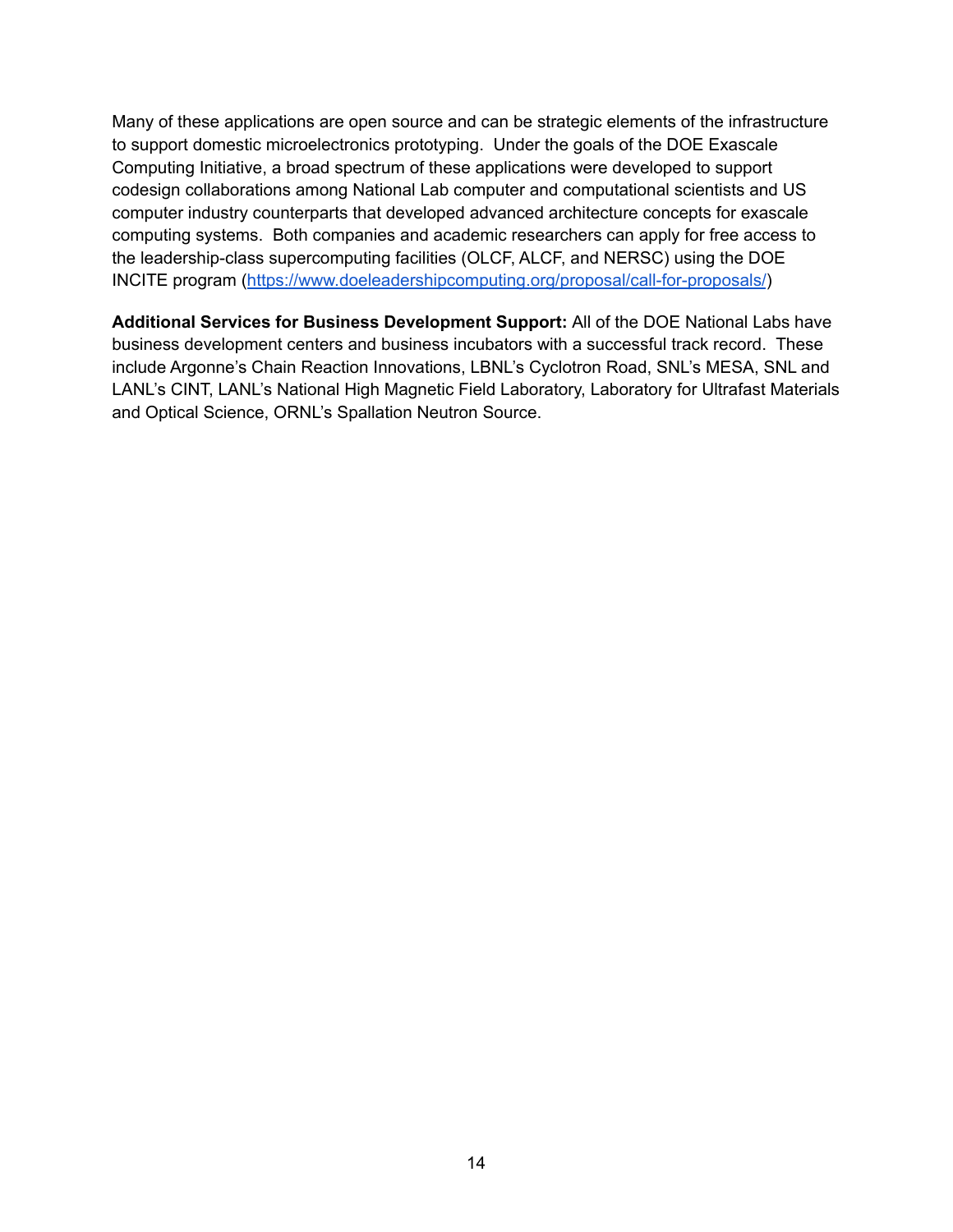# C. Domestic Prototyping Infrastructure

# C.1 Advanced Manufacturing and Prototyping

DOE's manufacturing and prototyping capabilities use advanced materials to develop novel nanomanufacturing methods, including EUV lithography, heterogeneous integration of advanced photonics and wide bandgap devices, and 3D stacking, are increasing density enabling memory layers on top of logic layers, and even multiple memory and logic layers interleaved. This leverages DOE's expertise in EUV lithography (the DOE led and industry supported EUREKA program). This radical change challenges assumptions embedded in current architectures, and would provide a new dimension to extend Moore's Law scaling.

**EUREKA EUV Program:** As an example of the high-impact microelectronics-relevant technology-translation enabled by DOE light-sources, the Center for X-Ray Optics (CXRO) at the ALS offers significant prototyping and design services for EUV for the microelectronics industry. The industry-funded EUREKA Program at Berkeley Lab is the current incarnation of the 25 year EUV lithography program at Berkeley Lab originally started in 1997 in partnership with the EUV LLC industry consortium and then taken over by the SEMATECH consortium in 2001 and finally transitioned to the EUREKA partnership in 2015. With the successful commercialization of EUV lithography, which the Berkeley Lab program played a key role in, EUREKA is now focused on the long-term extension of EUV lithography to sub-3-nm nodes. The EUREKA facilities at Berkeley Lab include several unique resources critical to developing the manufacturing materials of the future including both photoresists and masks. On the photoresist front, the facilities include the 0.5-NA EUV micro-exposure tool (MET5) which is the world's highest resolution projection lithography tool as well as a variety of radiation chemistry diagnostics tools enabling the detailed understanding of the interaction of EUV photons with patterning materials. On the EUV mask front, the facilities include the world's highest resolution EUV microscope for the study of EUV mask defects and next generation mask materials as well as an EUV scatterometry tool enabling the measurement of optical properties of materials in the EUV regime as well as characterizing EUV mask phase shift materials which is seen as a critical enabling technology for scaling EUV lithography to future technology nodes. This unique instrument also enables the characterization of EUV mask phase shift materials which are seen as a critical enabling technology for scaling EUV lithography to future technology nodes.

**MESA MPW Fabrication Center:** The Sandia MESA fabrication center that can provide silicon photonics and compound semiconductor research multi-project wafer (MPW) runs for collaborative R&D activities, as well as heterogeneous integration capabilities for making hybrid lasers and modulators on silicon photonics.

**Materials Characterization and Synthesis for Microelectronics:** The Brookhaven CFN nanofabrication facility is focused on preparation of nanostructures and prototype devices made from a wide variety of materials. This research-focused cleanroom houses tools for the full fabrication workflow, including optical (2D and 3D) and electron-beam lithography, deposition of a wide variety of materials, and etching for pattern transfer. This facility is strongly focused on